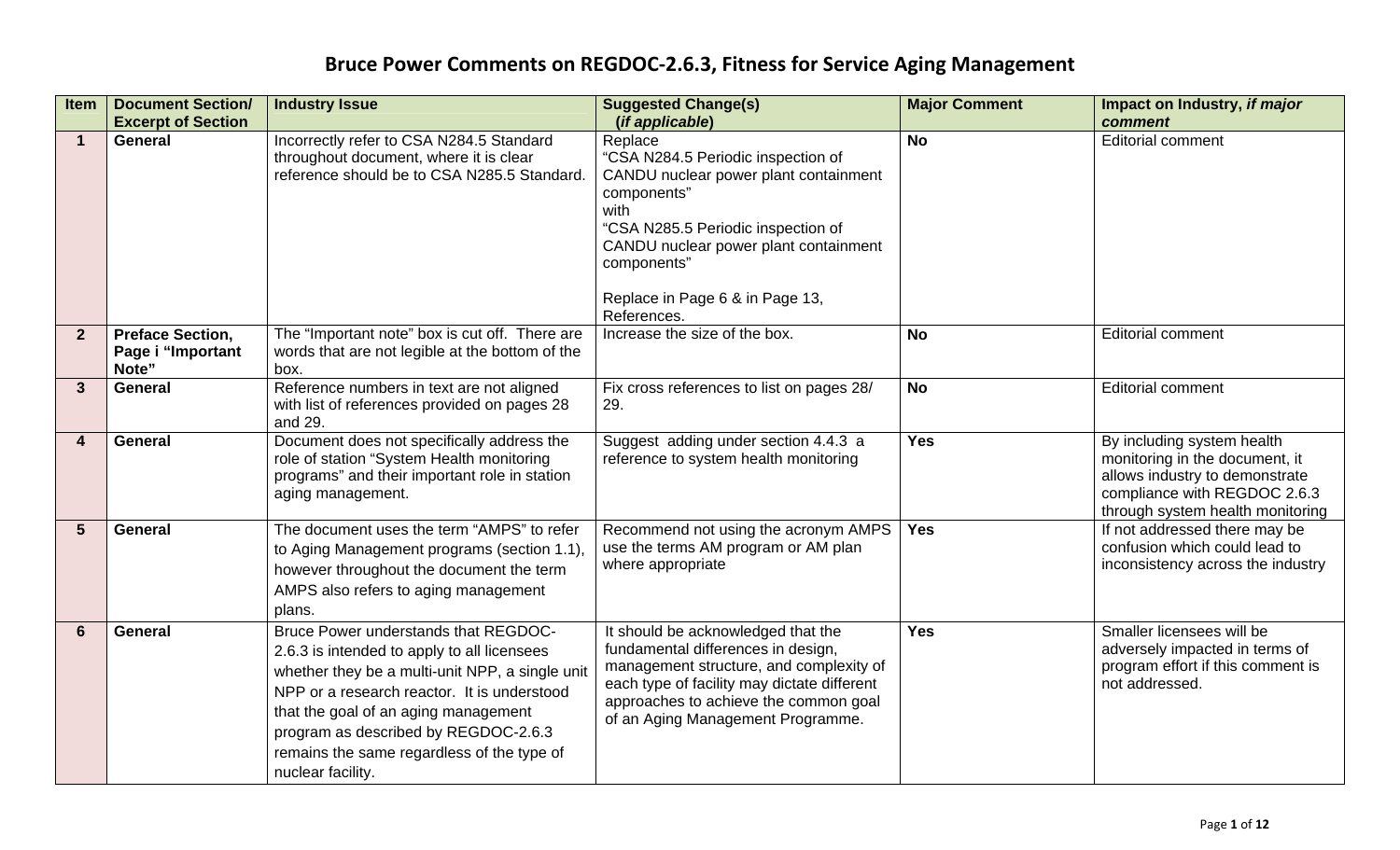| <b>Item</b>    | <b>Document Section/</b><br><b>Excerpt of Section</b> | <b>Industry Issue</b>                                                                                                                                                                                                                                                                                                                                                                                                                                                                                                                                                                                                                                                           | <b>Suggested Change(s)</b><br>(if applicable)                                                                                                                                                                                                                                                                                                                                                                                                                  | <b>Major Comment</b> | Impact on Industry, if major<br>comment                                                                                                                                                                                                                                                                                                                                                              |
|----------------|-------------------------------------------------------|---------------------------------------------------------------------------------------------------------------------------------------------------------------------------------------------------------------------------------------------------------------------------------------------------------------------------------------------------------------------------------------------------------------------------------------------------------------------------------------------------------------------------------------------------------------------------------------------------------------------------------------------------------------------------------|----------------------------------------------------------------------------------------------------------------------------------------------------------------------------------------------------------------------------------------------------------------------------------------------------------------------------------------------------------------------------------------------------------------------------------------------------------------|----------------------|------------------------------------------------------------------------------------------------------------------------------------------------------------------------------------------------------------------------------------------------------------------------------------------------------------------------------------------------------------------------------------------------------|
| $\overline{7}$ | <b>General Comment</b><br><b>SSC AMPs</b>             | The 'AMPs' for the individual SSCs are plans<br>rather than programs                                                                                                                                                                                                                                                                                                                                                                                                                                                                                                                                                                                                            | The document should recognize that some $\vert$ No<br>licensees use life cycle management<br>plans, others use Aging management<br>plans                                                                                                                                                                                                                                                                                                                       |                      | <b>Editorial comment</b>                                                                                                                                                                                                                                                                                                                                                                             |
| 8              | <b>Section 2</b><br><b>General Concepts</b>           | REGDOC-2.6.3 acknowledges CSA (including<br>several CSA Standards/Series, e.g. CSA<br>N285, N286, N287, N290.13) as an example<br>of an "external outside support organization".<br>REGDOC-2.6.3 states that "in practice", aging<br>management requires the "involvement and<br>support" of CSA standards (and other<br>regulatory documents). In other words, these<br>various CSA standards can, and do, serve as<br>governance documents, or specific<br>references, for elements of a station aging<br>management program. REGDOC-2.6.3 goes<br>on to say that these various CSA standards<br>"contribute to aging management" but "that is<br>not their primary purpose". | No CSA Standard exists for NPP Aging<br>Management. The CNSC and industry<br>should consider the development of a<br>CSA Standard specific to NPP Aging to<br>provide clarity and specificity to<br>implementation of an aging management<br>program. Suggest that within the 5 year<br>revision cycle for REGDOC 2.6.3 that a<br>CSA standard be developed based on<br>best industry practice and international<br>standards (IAEA) to replace the<br>REGDOC. | <b>Yes</b>           | From a utility's perspective, CSA<br>Standards provide very specific<br>requirements for program content,<br>and hence, clarity. CSA standard<br>development is also a<br>collaborative effort between<br>regulatory authorities, industry<br>participants, and experts to<br>produce a specific set of<br>purposeful and practical<br>requirements to achieve the<br>intended goal of the standard. |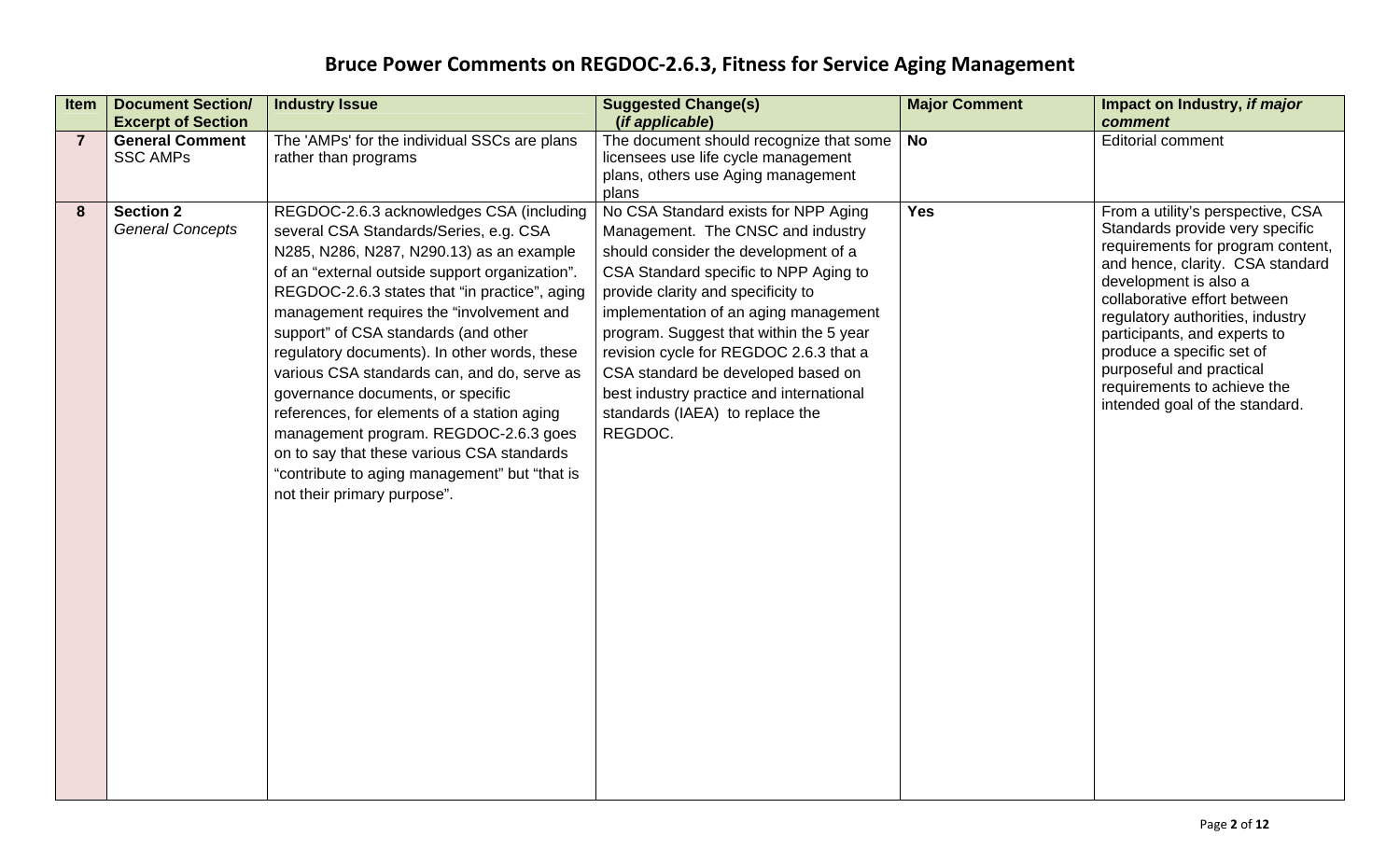| Item | <b>Document Section/</b><br><b>Excerpt of Section</b>                                                                                                                                                                                                     | <b>Industry Issue</b>                                                                                                                                                                                                                                                                                                                                                                                                                                                                                                                                                                                                                                                                                                                                                  | <b>Suggested Change(s)</b><br>(if applicable)                                                                                                                                                                                                                                                                                                                                                                                                                                                                                                                                                                | <b>Major Comment</b> | Impact on Industry, if major<br>comment |
|------|-----------------------------------------------------------------------------------------------------------------------------------------------------------------------------------------------------------------------------------------------------------|------------------------------------------------------------------------------------------------------------------------------------------------------------------------------------------------------------------------------------------------------------------------------------------------------------------------------------------------------------------------------------------------------------------------------------------------------------------------------------------------------------------------------------------------------------------------------------------------------------------------------------------------------------------------------------------------------------------------------------------------------------------------|--------------------------------------------------------------------------------------------------------------------------------------------------------------------------------------------------------------------------------------------------------------------------------------------------------------------------------------------------------------------------------------------------------------------------------------------------------------------------------------------------------------------------------------------------------------------------------------------------------------|----------------------|-----------------------------------------|
| 9    | Page 6, "Inspection<br>and surveillance<br>programs provide<br>information used to<br>confirm the current<br>condition or fitness<br>for service of these<br>SSCs, but this<br>information<br>addresses only the<br><b>CHECK activity in</b><br>figure 1. | Assuming "these SSC's" refers to reactor<br>components, fuel channels, feeders, SGs etc.,<br>this statement disregards the information<br>submitted to the regulator in accordance with<br>CSA N285.4, which requires that the NPP<br>submit inspection and assessment reports<br>that must demonstrate the component<br>remains fit for service until next PIP window.<br>Therefore, N285.4 does not just require a<br>CHECK of the current condition, it requires<br>projecting forward. If component is not fit for<br>service, standard requires the NPP to<br>disposition (i.e. ACT by saying why it's OK to<br>return to power), set path forward (i.e. PLAN<br>future inspection or mitigating action), execute<br>subsequent inspection/maintenance (i.e. DO). | Suggest replacing with "Inspection and<br>surveillance programs provide<br>information used to confirm the current<br>condition or fitness for service of these<br>SSCs."                                                                                                                                                                                                                                                                                                                                                                                                                                    | <b>No</b>            | <b>Editorial comment</b>                |
| 10   | Section 2.2 (page<br>6)                                                                                                                                                                                                                                   | The personifications used (e.g. 'they',<br>'themselves' are often not clear as to what the<br>topic subject to which 'they' refers to.<br>It is recommended to avoid these<br>Personifications in an industry standard and<br>regulatory document.<br>It is recommended to remove 'they', and<br>'themselves' and replace with clear<br>statements.                                                                                                                                                                                                                                                                                                                                                                                                                    | Page 6, second paragraph:<br>While each of these facility programs<br>Remove "in themselves".<br>Replaces with<br>"While each of these facility programs and<br>processes contribute to aging<br>management, this is usually not their<br>primary purpose or focus; none of these<br>programs or processes, in themselves,<br>provides a complete program or process<br>for managing the aging of SSCs."<br>Page 6, fourth paragraph:<br>"They typically do not include passive,"<br>Replace with:<br>"Reliability and Maintenance programs<br>[14, 15] typically do not include passive,<br>long-life SSCs" | <b>No</b>            | <b>Editorial comment</b>                |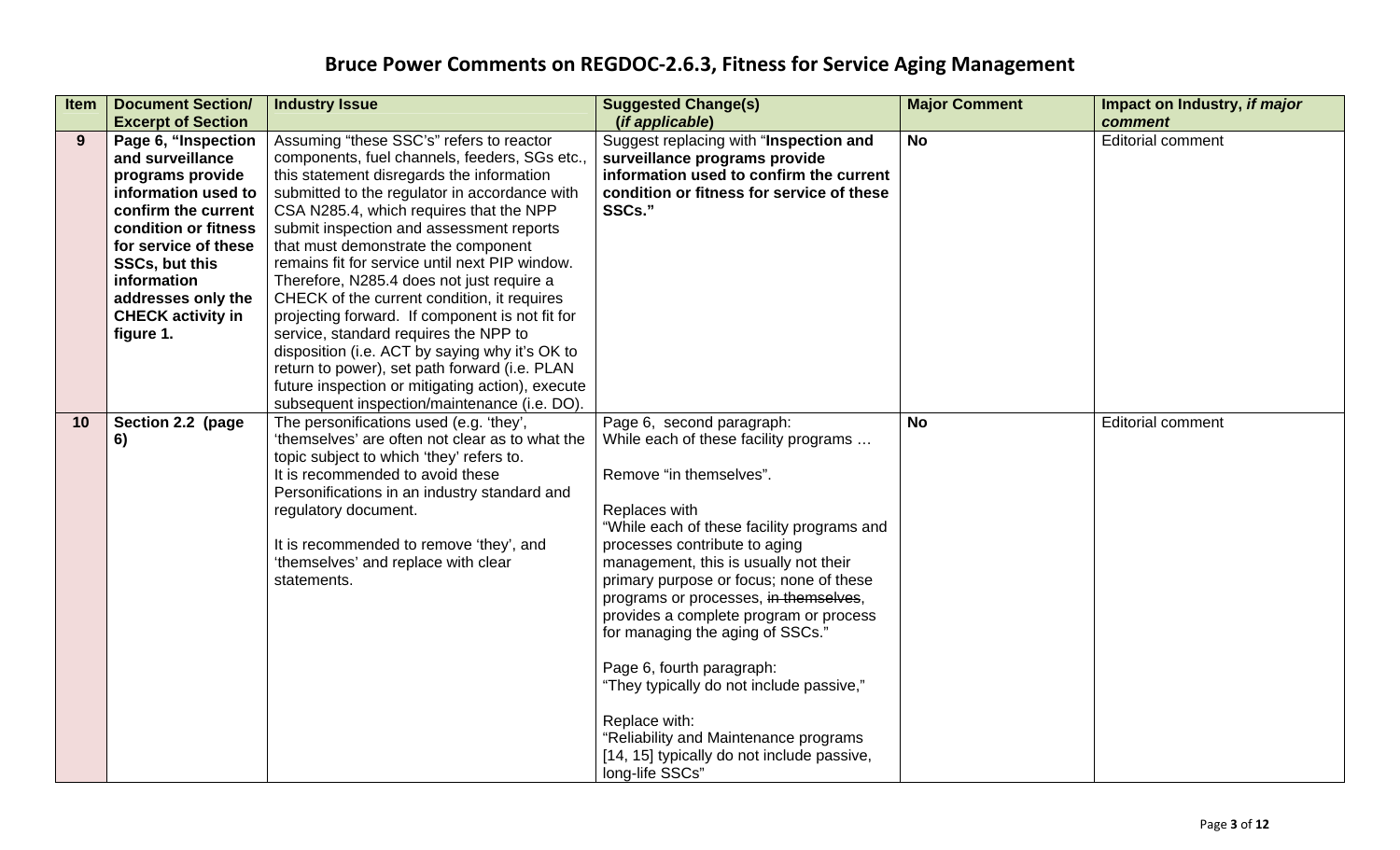| Item | <b>Document Section/</b>                   | <b>Industry Issue</b>                          | <b>Suggested Change(s)</b>                | <b>Major Comment</b> | Impact on Industry, if major |
|------|--------------------------------------------|------------------------------------------------|-------------------------------------------|----------------------|------------------------------|
|      | <b>Excerpt of Section</b>                  |                                                | (if applicable)                           |                      | comment                      |
| 11   | 2.2                                        | Do not see a special reason for using an       | The PLAN activity involves coordinating,  | <b>No</b>            | <b>Editorial comment</b>     |
|      | The PLAN activity                          | example (italicized) here while other steps do | integrating, and modifying existing       |                      |                              |
|      | involves                                   | not follow the same path.                      | programs and activities that relate to    |                      |                              |
|      | coordinating,                              |                                                | managing the aging of a system, structure |                      |                              |
|      | integrating, and                           |                                                | or component, and if necessary,           |                      |                              |
|      | modifying existing                         |                                                | developing new programs. i.e. remove the  |                      |                              |
|      | programs and                               |                                                | last sentence in section 2.2 subsection 2 |                      |                              |
|      | activities that relate                     |                                                |                                           |                      |                              |
|      | to managing the                            |                                                |                                           |                      |                              |
|      | aging of a system,                         |                                                |                                           |                      |                              |
|      | structure or                               |                                                |                                           |                      |                              |
|      | component, and if                          |                                                |                                           |                      |                              |
|      | necessary,                                 |                                                |                                           |                      |                              |
|      | developing new                             |                                                |                                           |                      |                              |
|      | programs. This                             |                                                |                                           |                      |                              |
|      | activity includes<br>making provisions for |                                                |                                           |                      |                              |
|      | spare parts and long-                      |                                                |                                           |                      |                              |
|      | term service                               |                                                |                                           |                      |                              |
|      | agreements with                            |                                                |                                           |                      |                              |
|      | suppliers.                                 |                                                |                                           |                      |                              |
| 12   | 2.2                                        | The use of the term "careful" will lead to     | Remove the word careful                   | <b>No</b>            | <b>Editorial comment</b>     |
|      | The DO activity is the                     | ambiguity                                      |                                           |                      |                              |
|      | minimization of                            |                                                |                                           |                      |                              |
|      | expected                                   |                                                |                                           |                      |                              |
|      | degradation of a                           |                                                |                                           |                      |                              |
|      | system, structure or                       |                                                |                                           |                      |                              |
|      | component through                          |                                                |                                           |                      |                              |
|      | its "careful" operation                    |                                                |                                           |                      |                              |
|      | $\sim$ $\sim$                              |                                                |                                           |                      |                              |
|      |                                            |                                                |                                           |                      |                              |
|      |                                            |                                                |                                           |                      |                              |
|      |                                            |                                                |                                           |                      |                              |
|      |                                            |                                                |                                           |                      |                              |
|      |                                            |                                                |                                           |                      |                              |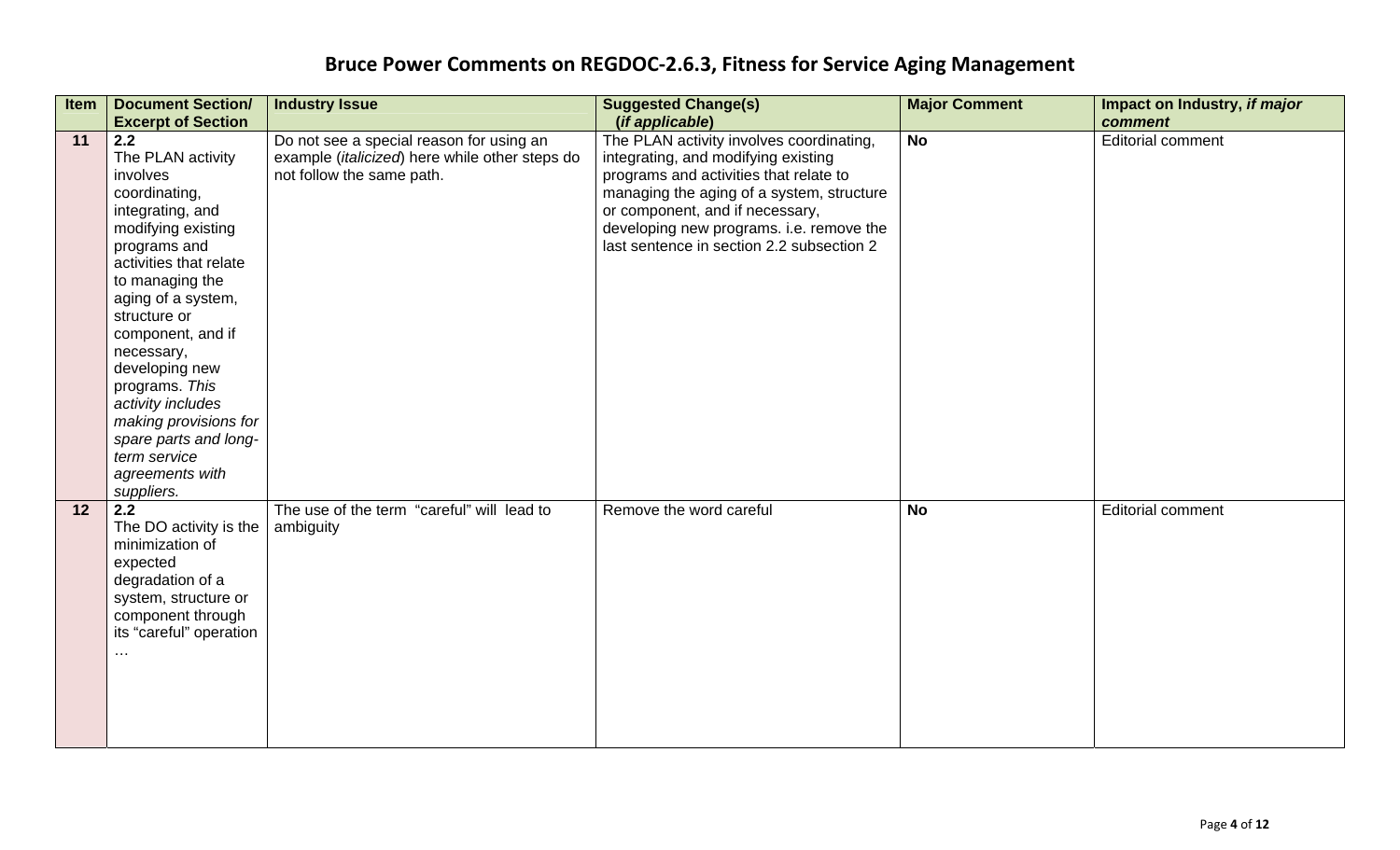| <b>Item</b> | <b>Document Section/</b><br><b>Excerpt of Section</b>                                                                                                                                                                                                                                                                                                                                                                                                                                                                                                             | <b>Industry Issue</b>                                                                                                                                                                                                                                                                                                                                                                                                                                            | <b>Suggested Change(s)</b><br>(if applicable)                                                                                                                                                                                                                                                                                                                                                                                                               | <b>Major Comment</b> | Impact on Industry, if major<br>comment |
|-------------|-------------------------------------------------------------------------------------------------------------------------------------------------------------------------------------------------------------------------------------------------------------------------------------------------------------------------------------------------------------------------------------------------------------------------------------------------------------------------------------------------------------------------------------------------------------------|------------------------------------------------------------------------------------------------------------------------------------------------------------------------------------------------------------------------------------------------------------------------------------------------------------------------------------------------------------------------------------------------------------------------------------------------------------------|-------------------------------------------------------------------------------------------------------------------------------------------------------------------------------------------------------------------------------------------------------------------------------------------------------------------------------------------------------------------------------------------------------------------------------------------------------------|----------------------|-----------------------------------------|
| 13          | 2.2<br>In practice, effective<br>aging management<br>requires the<br>involvement and<br>support of many<br>internal and external<br>organizations, and<br>essential facility<br>programs and<br>processes.<br>"Examples include:"                                                                                                                                                                                                                                                                                                                                 | These are not examples of support of many<br>internal and external organizations, these are<br>guidelines, standards, etc.                                                                                                                                                                                                                                                                                                                                       | Retain the bullets "safety analysis " etc<br>but remove the specific examples of the<br>standards                                                                                                                                                                                                                                                                                                                                                           | <b>No</b>            | <b>Editorial comment</b>                |
| 14          | 2.2 "SSC-specific or<br>mechanistic-based<br>AMPs should be<br>established and<br>implemented in<br>accordance with the<br>licensee's integrated<br>AMP framework, and<br>should address the<br>attributes of an<br>effective AMP as<br>presented in<br>Appendix A. The<br>scope of the AMP for<br>SSCs should be<br>commensurate with<br>the importance to<br>safety, design<br>function and required<br>performance of the<br>SSCs, and its effect<br>on the safe operation<br>of the NPP. For<br>example, the critical<br>life-limiting NPP<br>SSCs of current | The examples ". . For example, the critical life-<br>limiting NPP SSCs of current CANDU reactors<br>- such as fuel channels, heat transport feeder<br>piping, steam generators, reactor assembly<br>and structures, and containment structures -<br>will have detailed life cycle management plans,<br>as will their SSC-specific AMPs. Other types of<br>mechanistic-based AMPs include flow-<br>accelerated corrosion and fatigue monitoring<br>"add confusion | Suggest removing ". For example, the<br>critical life-limiting NPP SSCs of<br>current CANDU reactors - such as fuel<br>channels, heat transport feeder piping,<br>steam generators, reactor assembly<br>and structures, and containment<br>structures - will have detailed life cycle<br>management plans, as will their SSC-<br>specific AMPs. Other types of<br>mechanistic-based AMPs include flow-<br>accelerated corrosion and fatigue<br>monitoring " | <b>No</b>            | <b>Editorial comment</b>                |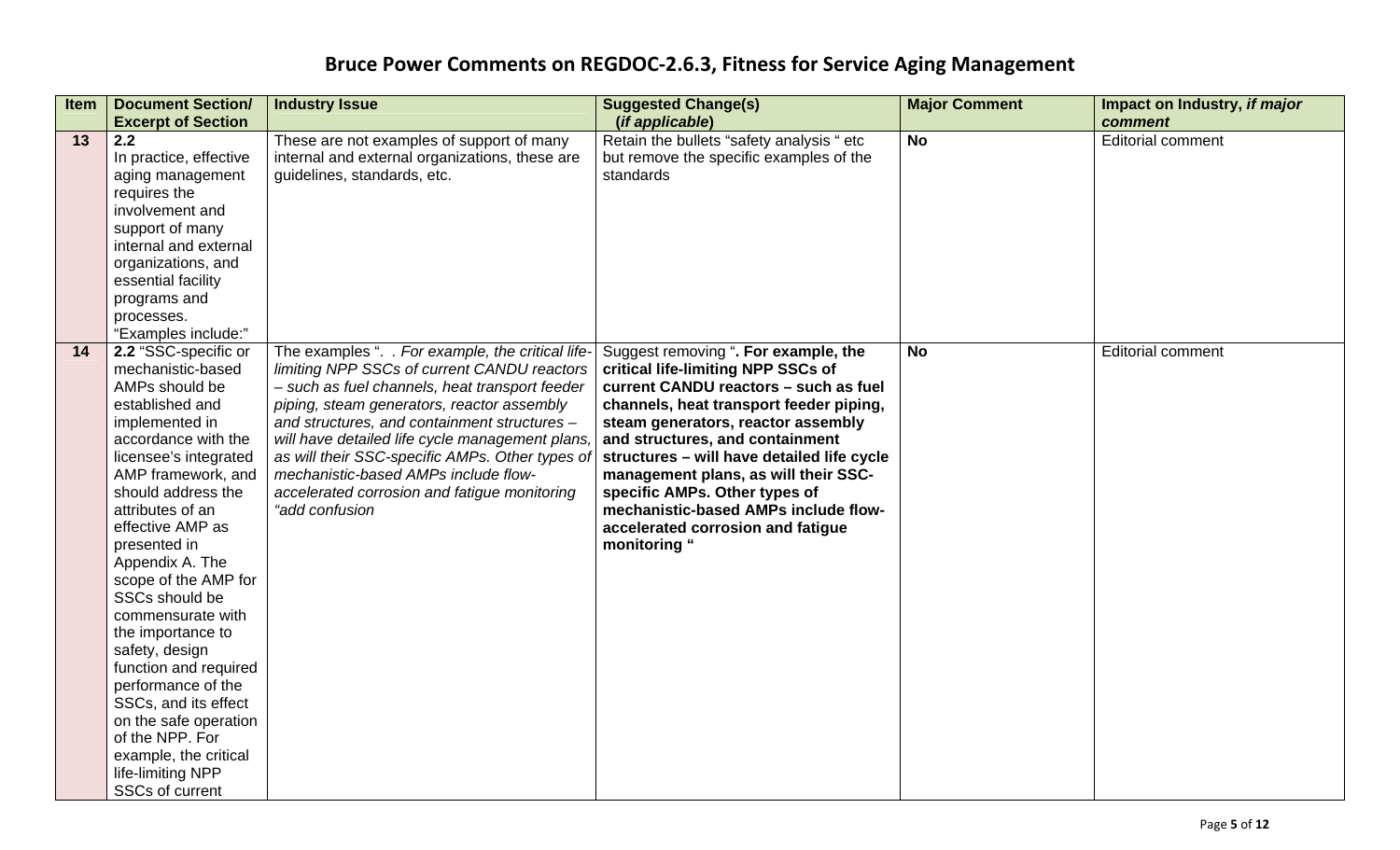| <b>Item</b> | <b>Document Section/</b><br><b>Excerpt of Section</b>                                                                                                                                                                                                                                                                                                                                            | <b>Industry Issue</b>                                                                                                                                                                                                                                                                                                                                                                                                                                                                                                                                                                                                                                                         | <b>Suggested Change(s)</b><br>(if applicable)                                                                                                                                              | <b>Major Comment</b> | Impact on Industry, if major<br>comment |
|-------------|--------------------------------------------------------------------------------------------------------------------------------------------------------------------------------------------------------------------------------------------------------------------------------------------------------------------------------------------------------------------------------------------------|-------------------------------------------------------------------------------------------------------------------------------------------------------------------------------------------------------------------------------------------------------------------------------------------------------------------------------------------------------------------------------------------------------------------------------------------------------------------------------------------------------------------------------------------------------------------------------------------------------------------------------------------------------------------------------|--------------------------------------------------------------------------------------------------------------------------------------------------------------------------------------------|----------------------|-----------------------------------------|
|             | CANDU reactors -<br>such as fuel<br>channels, heat<br>transport feeder<br>piping, steam<br>generators, reactor<br>assembly and<br>structures, and<br>containment<br>structures - will have<br>detailed life cycle<br>management plans,<br>as will their SSC-<br>specific AMPs. Other<br>types of mechanistic-<br>based AMPs include<br>flow-accelerated<br>corrosion and fatigue<br>monitoring " |                                                                                                                                                                                                                                                                                                                                                                                                                                                                                                                                                                                                                                                                               |                                                                                                                                                                                            |                      |                                         |
| 15          | Page 7,<br>Section 3.0<br>"Proactive Strategy<br>for Aging<br>Management"                                                                                                                                                                                                                                                                                                                        | The lifecycle phases of a NPP are<br>documented as: design, construction,<br>commissioning, operation, and<br>decommissioning. However there are other<br>phases referred to as Stabilization Activities<br>Phase (SAP) and Storage and Surveillance<br>Phase (SSP)<br>SAP & SSP phases may be considered as a<br>subset of decommissioning. Safety concerns<br>could be any equipment related to irradiated<br>fuel bay operations, shutdown cooling, and<br>core de-fuelling activities (fuelling machines<br>and fuel transfer system equipment). Since<br>section 3.5 is very brief on decommissioning,<br>no major change is recommended. SAP &<br>SSP may be mentioned. | Add to the guidance section:<br>"SAP & SSP phases may be considered<br>as a subset of decommissioning."<br>In addition, further explanation for section<br>3.5 guidance might be required. | <b>No</b>            | <b>Editorial comment</b>                |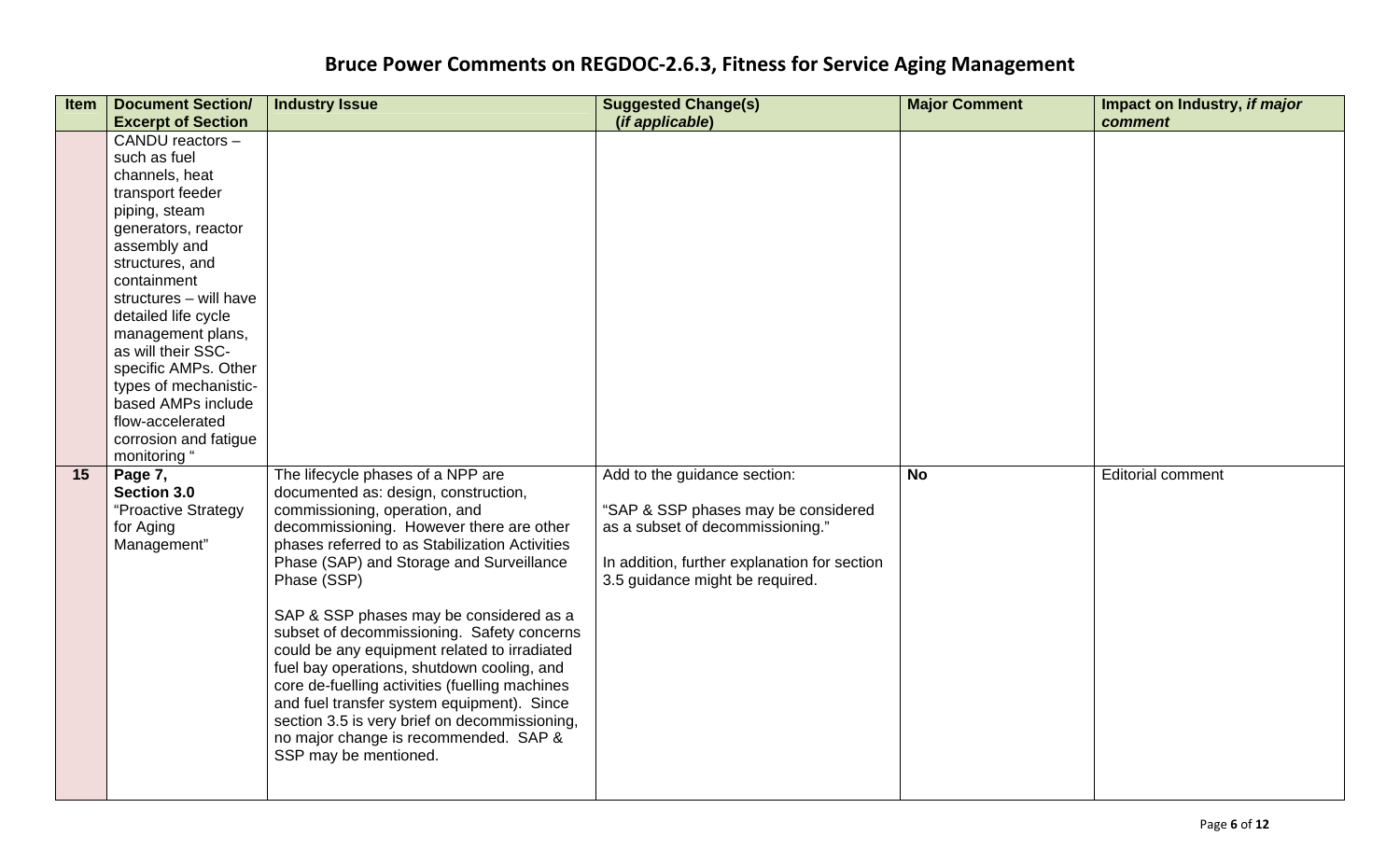| <b>Item</b> | <b>Document Section/</b>  | <b>Industry Issue</b>                          | <b>Suggested Change(s)</b>                 | <b>Major Comment</b> | Impact on Industry, if major        |
|-------------|---------------------------|------------------------------------------------|--------------------------------------------|----------------------|-------------------------------------|
|             | <b>Excerpt of Section</b> |                                                | (if applicable)                            |                      | comment                             |
| 16          | 3.1                       | The determination of whether an activity is a  | Remove "In refurbishment projects, the     | <b>Yes</b>           | This issue is addressed in another  |
|             | In refurbishment          | repair or a replacement is already addressed   | change-out of all of the pressure tubes is |                      | document (CSA Standard) already     |
|             | projects, the change-     | in CSA N285.0 and should not be addressed      | considered a "replacement" activity and    |                      | covered in the licence. There is a  |
|             | out of all of the         | here                                           | the change-out of all the feeder pipes is  |                      | risk that the definitions will be   |
|             | pressure tubes is         |                                                | considered a "repair" activity. In both of |                      | interpreted differently. We suggest |
|             | considered a              |                                                | these examples, aging management           |                      | this not be included in the         |
|             | "replacement" activity    |                                                | should be an important consideration in    |                      | document as it does not add any     |
|             | and the change-out        |                                                | the design (e.g., selection of improved    |                      | value.                              |
|             | of all the feeder         |                                                | materials, increased wall thickness),      |                      |                                     |
|             | pipes is considered a     |                                                | fabrication (stress relief of feeder pipe  |                      |                                     |
|             | "repair" activity. In     |                                                | bends), and commissioning (baseline        |                      |                                     |
|             | both of these             |                                                | measurements) of these repair and          |                      |                                     |
|             | examples, aging           |                                                | replacement activities."                   |                      |                                     |
|             | management should         |                                                |                                            |                      |                                     |
|             | be an important           |                                                |                                            |                      |                                     |
|             | consideration in the      |                                                |                                            |                      |                                     |
|             | design (e.g.,             |                                                |                                            |                      |                                     |
|             | selection of improved     |                                                |                                            |                      |                                     |
|             | materials, increased      |                                                |                                            |                      |                                     |
|             | wall thickness),          |                                                |                                            |                      |                                     |
|             | fabrication (stress       |                                                |                                            |                      |                                     |
|             | relief of feeder pipe     |                                                |                                            |                      |                                     |
|             | bends), and               |                                                |                                            |                      |                                     |
|             | commissioning             |                                                |                                            |                      |                                     |
|             | (baseline                 |                                                |                                            |                      |                                     |
|             | measurements) of          |                                                |                                            |                      |                                     |
|             | these repair and          |                                                |                                            |                      |                                     |
|             | replacement               |                                                |                                            |                      |                                     |
|             | activities.               |                                                |                                            |                      |                                     |
| 17          | 3.1.1                     | The second item under "Guidance" uses the      | Suggest adding to glossary                 | <b>No</b>            | Please define                       |
|             |                           | term "safety significant" which is not defined |                                            |                      |                                     |
|             |                           |                                                |                                            |                      |                                     |
|             |                           |                                                |                                            |                      |                                     |
|             |                           |                                                |                                            |                      |                                     |
|             |                           |                                                |                                            |                      |                                     |
|             |                           |                                                |                                            |                      |                                     |
|             |                           |                                                |                                            |                      |                                     |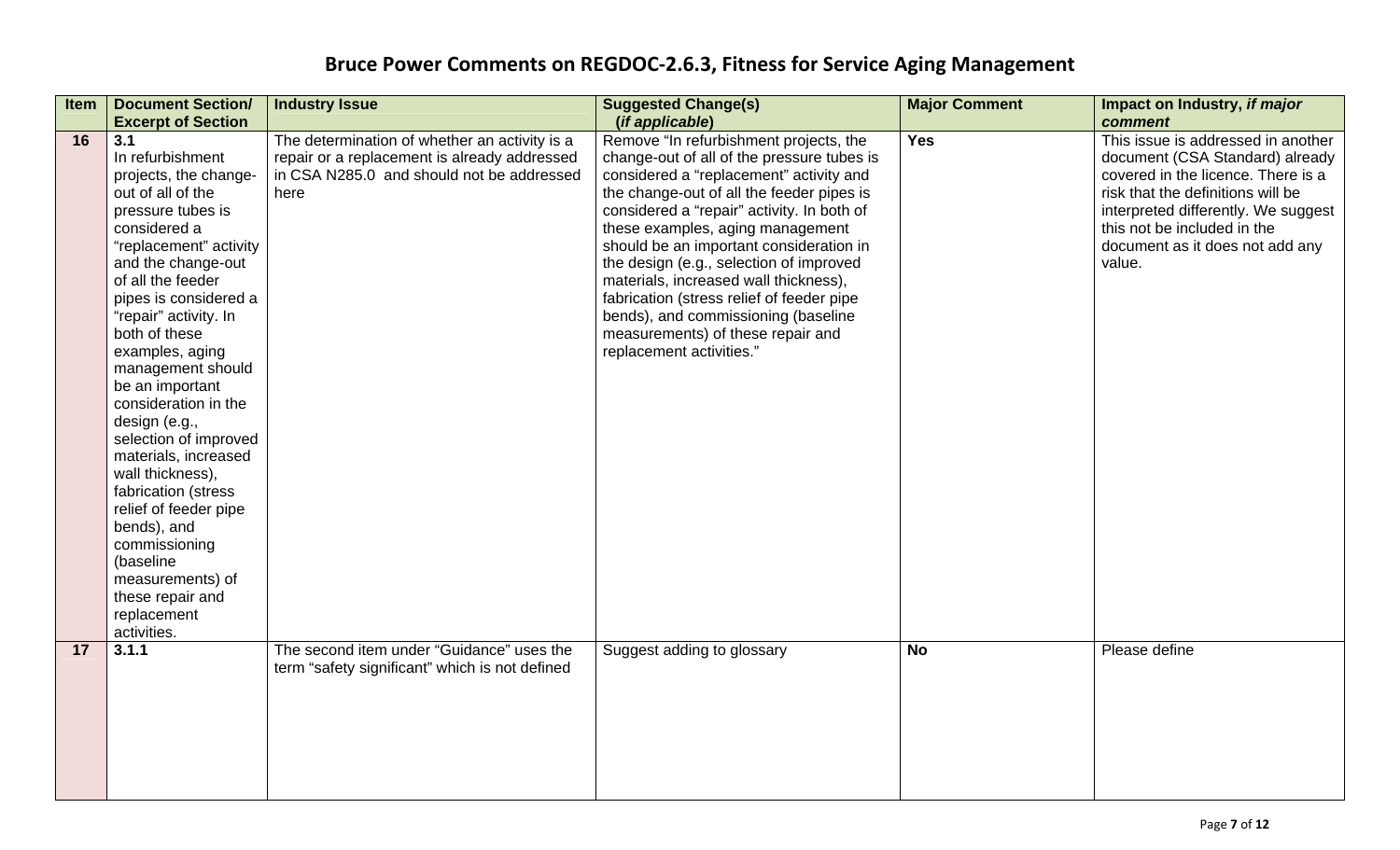| <b>Item</b> | <b>Document Section/</b><br><b>Excerpt of Section</b> | <b>Industry Issue</b>                                                                                                                                                                                                                                                                                                                                                                                                                                                                                                                                                                                                                                                                                                                                                                                                                                                                                                                                                                                                                                                             | <b>Suggested Change(s)</b><br>(if applicable)                                                                                                                                                                                                                                                                                                                                                                                                                                                                                                                                                                                                                                                                                                                                                                                                                                                                                                                                                             | <b>Major Comment</b> | Impact on Industry, if major<br>comment                                                                                                                                                                                                                                                        |
|-------------|-------------------------------------------------------|-----------------------------------------------------------------------------------------------------------------------------------------------------------------------------------------------------------------------------------------------------------------------------------------------------------------------------------------------------------------------------------------------------------------------------------------------------------------------------------------------------------------------------------------------------------------------------------------------------------------------------------------------------------------------------------------------------------------------------------------------------------------------------------------------------------------------------------------------------------------------------------------------------------------------------------------------------------------------------------------------------------------------------------------------------------------------------------|-----------------------------------------------------------------------------------------------------------------------------------------------------------------------------------------------------------------------------------------------------------------------------------------------------------------------------------------------------------------------------------------------------------------------------------------------------------------------------------------------------------------------------------------------------------------------------------------------------------------------------------------------------------------------------------------------------------------------------------------------------------------------------------------------------------------------------------------------------------------------------------------------------------------------------------------------------------------------------------------------------------|----------------------|------------------------------------------------------------------------------------------------------------------------------------------------------------------------------------------------------------------------------------------------------------------------------------------------|
| 18          | 3.1.1                                                 | The following portion of Section 3.1.1 is too<br>detailed and belongs in the next revision of<br>RD-310 "The safety analysis report for the<br>NPP should address the following items<br>relating to aging management:<br>an outline of the proactive strategy for aging<br>management and prerequisites for its<br>implementation<br>2.<br>safety-significant SSCs of the NPP that could<br>be affected by aging<br>3.<br>assumptions, methods, acceptance criteria,<br>and data used to account for the effects of the<br>aging of SSCs in the safety analysis, including<br>any time-limited assumptions and failure data<br>for probabilistic safety assessments<br>4.<br>critical service conditions, operational limits<br>and conditions, and any other parameters to<br>be monitored and/or controlled that affect<br>aging assumptions used in safety analyses or<br>equipment qualification<br>5.<br>data and information to be collected for aging<br>management in order to confirm that safety<br>analysis assumptions and acceptance criteria<br>continue to be met | Remove "The safety analysis report for the<br>NPP should address the following items<br>relating to aging management:<br>$\mathbf{1}$ .<br>an outline of the proactive strategy for<br>aging management and prerequisites for<br>its implementation<br>2.<br>safety-significant SSCs of the NPP that<br>could be affected by aging<br>3.<br>assumptions, methods, acceptance<br>criteria, and data used to account for the<br>effects of the aging of SSCs in the safety<br>analysis, including any time-limited<br>assumptions and failure data for<br>probabilistic safety assessments<br>4.<br>critical service conditions, operational<br>limits and conditions, and any other<br>parameters to be monitored and/or<br>controlled that affect aging assumptions<br>used in safety analyses or equipment<br>qualification<br>5.<br>data and information to be collected for<br>aging management in order to confirm that<br>safety analysis assumptions and<br>acceptance criteria continue to be met" | <b>Yes</b>           | There is a concern, similar to<br>comment 16 above that<br>requirements between 2<br>documents will be interpreted<br>differently. All safety analysis<br>requirements should be contained<br>in RD-310. We suggest that the<br>document reference RD-310 for<br>safety analysis requirements. |
| 19          | 3.4.2 Long term<br>operation,                         | Section 3.4.2 suggests a design life of 30<br>years or 210,000 EPFH. 30 years was an<br>initial commercial assumption for our NPPs<br>and not a design life                                                                                                                                                                                                                                                                                                                                                                                                                                                                                                                                                                                                                                                                                                                                                                                                                                                                                                                       | Please remove sentence "For the current<br>fleet of reactors in Canada, this is<br>operation beyond approximately 30 years<br>or 210,000 effective full-power hours"                                                                                                                                                                                                                                                                                                                                                                                                                                                                                                                                                                                                                                                                                                                                                                                                                                      | <b>Yes</b>           | This statement is inaccurate and if<br>incorporated into the document it<br>will lead to confusion and<br>misinformation regarding the safe<br>operation of our plants.                                                                                                                        |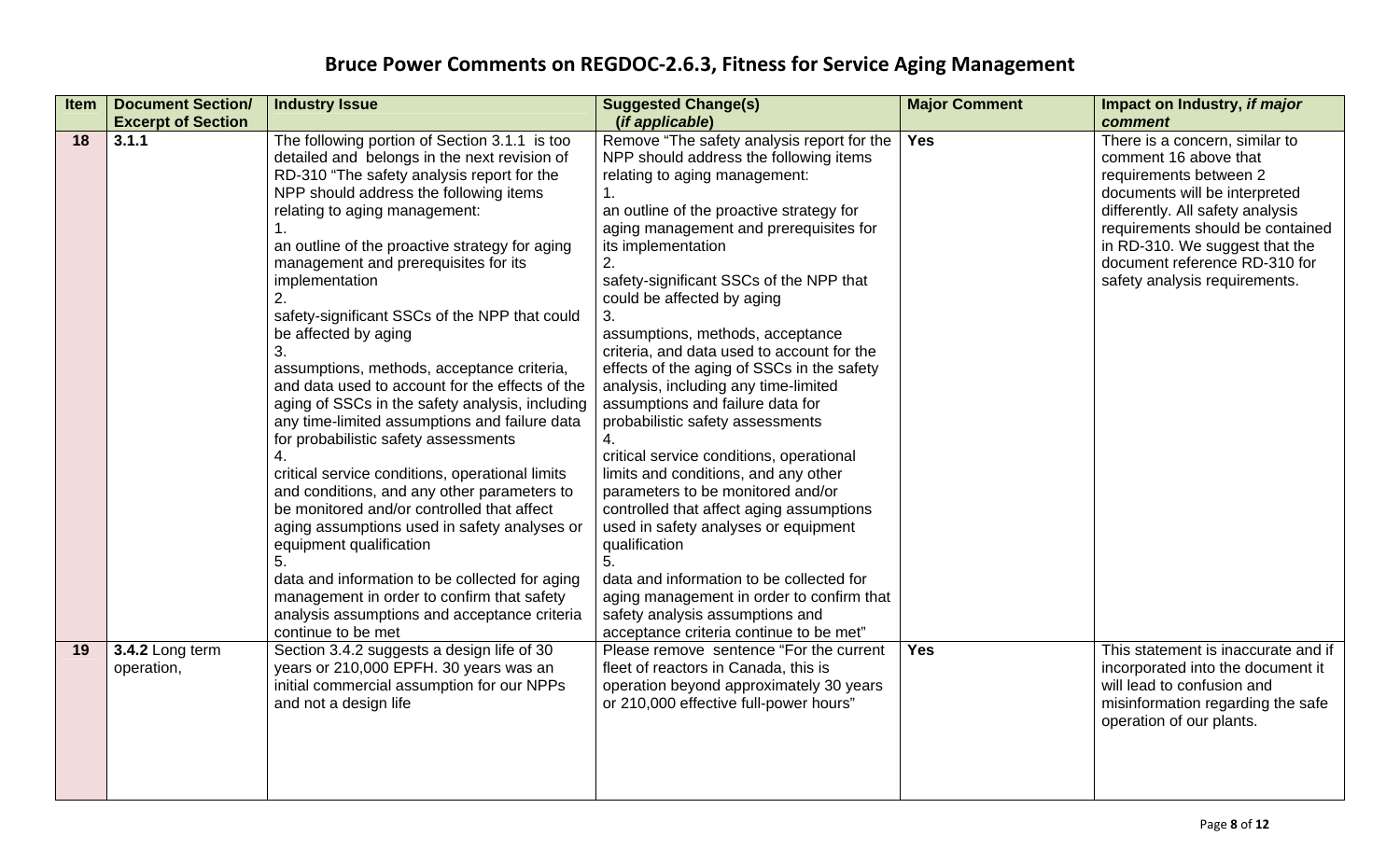| Item | <b>Document Section/</b><br><b>Excerpt of Section</b>                                                                                                                                       | <b>Industry Issue</b>                                                                                                                                                                                                                                                                                      | <b>Suggested Change(s)</b><br>(if applicable)                                                                                                                                                                                                                                                                                                                                 | <b>Major Comment</b> | Impact on Industry, if major<br>comment                                                                   |
|------|---------------------------------------------------------------------------------------------------------------------------------------------------------------------------------------------|------------------------------------------------------------------------------------------------------------------------------------------------------------------------------------------------------------------------------------------------------------------------------------------------------------|-------------------------------------------------------------------------------------------------------------------------------------------------------------------------------------------------------------------------------------------------------------------------------------------------------------------------------------------------------------------------------|----------------------|-----------------------------------------------------------------------------------------------------------|
| 20   | Section 4.1<br>External<br>organizations<br>required for specific<br>aging management<br>services should be<br>considered.                                                                  | Need for external organizations for aging<br>management services is an internal<br>commercial business management<br>decision for the utility, and should not be<br>included in the REGDOC.                                                                                                                | Remove requirement for consideration of<br>external organizations.                                                                                                                                                                                                                                                                                                            | <b>No</b>            | <b>Editorial comment</b>                                                                                  |
| 21   | Section 4.3,<br>Guidance, Item 6<br>To ensure that the<br>aging evaluation is<br>resource-effective,<br>arrange the final list<br>of elements and<br>components into<br>related categories. | This level of detail should not be specified in<br>the REGDOC.                                                                                                                                                                                                                                             | Remove from the REGDOC.                                                                                                                                                                                                                                                                                                                                                       | <b>No</b>            | <b>Editorial comment</b>                                                                                  |
| 22   | Section 4.5<br>Condition<br>assessments<br>Page 19.                                                                                                                                         | The Requirements in this section are in "shall"<br>and 'should" statements.<br>It appears that the section is missing the<br>Guidance title, after the second paragraph.                                                                                                                                   | Add the following title, after the second<br>paragraph on Page 19.<br>Guidance<br>The condition assessment should provide                                                                                                                                                                                                                                                     | <b>Yes</b>           | Although this appears to be an<br>editorial omission, not correcting it<br>may lead to compliance issues. |
| 23   | Section 4.5<br>Condition<br>assessments<br>Page 19.<br>Second paragraph,<br>last sentence.                                                                                                  | The REGDOC text states that:<br>Condition Assessment may be required<br>before an NPP returns to service after a<br>shutdown period or SSC lay-up<br>It is better to clarify that shutdown means<br>"extended shutdown" as specified in the<br>guidance of Section 3.4.3, page 13,<br>Guidance, firs line: | Revise the text:<br>Condition Assessment may be required<br>before an NPP returns to service after an<br>extended shutdown period or SSC lay-up.<br>Add in the guidance or the glossary the<br>definition of the extended shutdown.<br>"Extended shutdowns are reactor<br>shutdowns lasting for a period exceeding<br>one year, and exclude regular<br>maintenance outages. ' | <b>No</b>            | <b>Editorial comment</b>                                                                                  |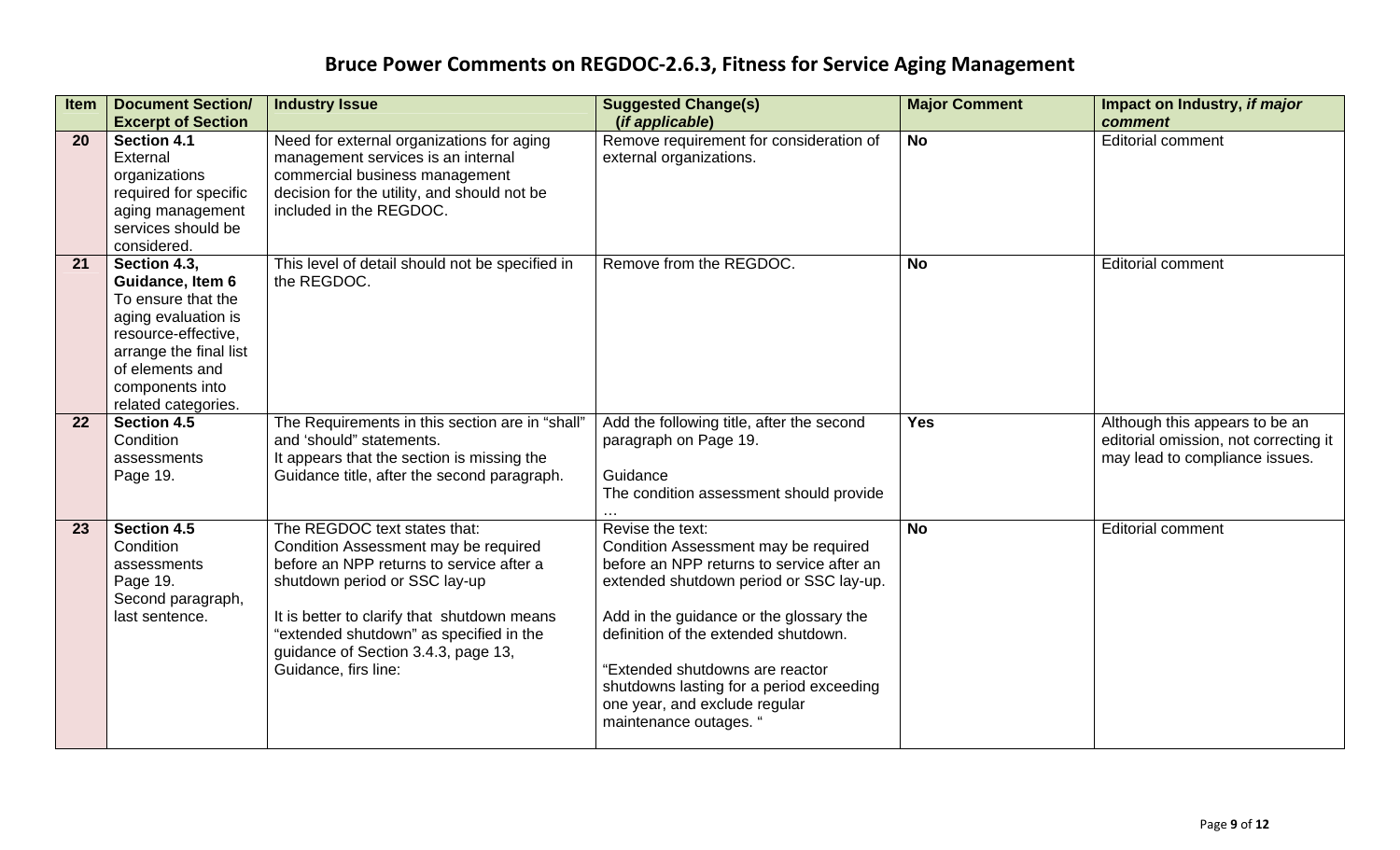| Item | <b>Document Section/</b><br><b>Excerpt of Section</b> | <b>Industry Issue</b>                                                                                                                                                                               | <b>Suggested Change(s)</b><br>(if applicable)                                                                                                                                                                                                                                                                                                                                                    | <b>Major Comment</b> | Impact on Industry, if major<br>comment                                                                                                                                                  |
|------|-------------------------------------------------------|-----------------------------------------------------------------------------------------------------------------------------------------------------------------------------------------------------|--------------------------------------------------------------------------------------------------------------------------------------------------------------------------------------------------------------------------------------------------------------------------------------------------------------------------------------------------------------------------------------------------|----------------------|------------------------------------------------------------------------------------------------------------------------------------------------------------------------------------------|
| 24   | 4.7 Management of<br>technological<br>obsolescence    | Obsolescence may be addressed in several<br>licensee managed processes or by a<br>dedicated program . The wording in this<br>section suggest that the only option is to have<br>a dedicated program | Revise the text from:<br>"The licensee shall establish a program for<br>management of technological<br>obsolescence. The provisions for the<br>management of obsolescence shall be<br>documented."<br>To<br>"The licensee shall have a managed<br>process for obsolescence. The provisions<br>for the management of obsolescence shall<br>be documented in the licensee's<br>management system." | $\overline{N}$       | <b>Editorial comment</b>                                                                                                                                                                 |
| 25   | 4.7 Management of<br>technological<br>obsolescence    | There is lack of clarity on the term<br>obsolescence and technological<br>obsolescence.                                                                                                             | It is recommended to add definition of<br>obsolescence to the glossary, and<br>remove reference to technological<br>obsolescence. Suggest using the<br>definition in IAEA NS G-2.12.                                                                                                                                                                                                             | <b>Yes</b>           | Not including a definition of<br>"obsolescence" and the use of<br>the term "technological<br>obsolescence" may lead to<br>inconsistency in compliance to<br>requirements of this REGDOC. |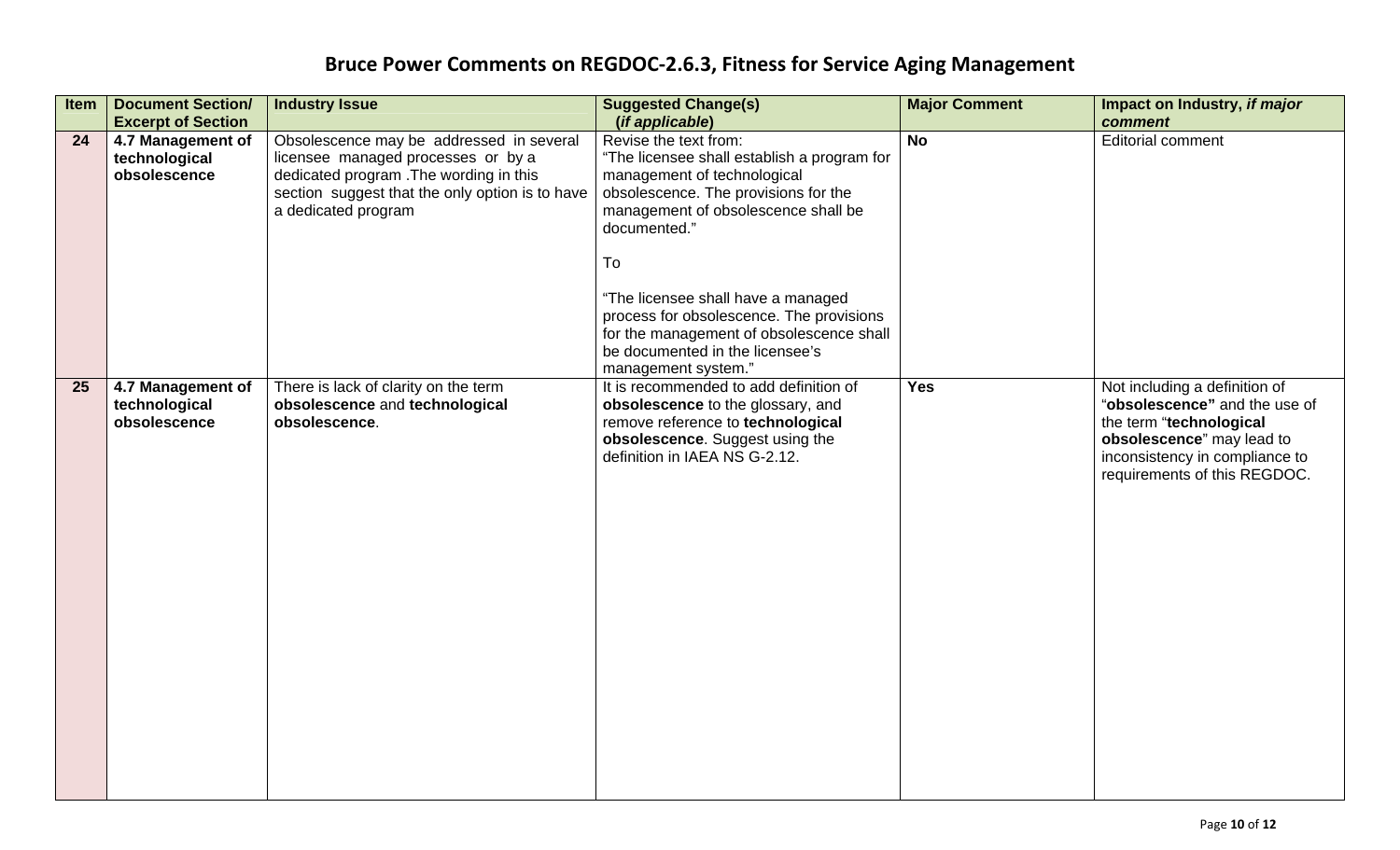| <b>Item</b> | <b>Document Section/</b><br><b>Excerpt of Section</b>                                       | <b>Industry Issue</b>                                                                                                                                                                                                                                                                                                                                                                                                                                                                                                                                                                                                                                                       | <b>Suggested Change(s)</b><br>(if applicable)                                                                                                                                                                                                                                                                                                                                                                                                                                                                                                                                                                                                                                         | <b>Major Comment</b> | Impact on Industry, if major<br>comment                                                                                                                                                                                                                                                        |
|-------------|---------------------------------------------------------------------------------------------|-----------------------------------------------------------------------------------------------------------------------------------------------------------------------------------------------------------------------------------------------------------------------------------------------------------------------------------------------------------------------------------------------------------------------------------------------------------------------------------------------------------------------------------------------------------------------------------------------------------------------------------------------------------------------------|---------------------------------------------------------------------------------------------------------------------------------------------------------------------------------------------------------------------------------------------------------------------------------------------------------------------------------------------------------------------------------------------------------------------------------------------------------------------------------------------------------------------------------------------------------------------------------------------------------------------------------------------------------------------------------------|----------------------|------------------------------------------------------------------------------------------------------------------------------------------------------------------------------------------------------------------------------------------------------------------------------------------------|
| 26          | <b>Section 4.8</b><br>Definition of 'safety<br>analysis' in the<br>REGDOC.                  | In the REGDOC, 'safety analysis' includes<br>reference to the Probabilistic Safety<br>Assessment (PSA) standard S-294. This<br>implies that PSA is part of safety analysis, and<br>as per Section 3.4.1, the effects of aging on<br>PSA shall be evaluated. There is currently no<br>regulatory guidance on how to incorporate<br>aging into PSA. The same comment applies<br>for Section 3.4.2 Item 3 - there is no<br>regulatory guidance currently available<br>to include time-limited assumptions in PSA<br>for the period of long-term operation.<br>The referenced REGDOC S-294 does not<br>explicitly define aging management<br>methodologies to be applied to PSA | 1. Suggest removing the wording"<br>including safety analysis [4, 5,<br>6], maintenance [15], and<br>reliability programs [14]. "From<br>the sentence All supporting<br>programs and activities that are<br>credited as an integral part of the<br>NPP aging management shall be<br>identified, and their interfaces and<br>information requirements defined in<br>the overall integrated AMP<br>framework document, including<br>safety analysis [4, 5, 6],<br>maintenance [15], and reliability<br>programs [14].<br>2. Move the wording "including<br>safety analysis [4, 5, 6],<br>maintenance [15], and reliability<br>programs [14]." to the guidance<br>section of Section 4.8 | <b>Yes</b>           | There is no current approved<br>guidance or methodology for<br>including the effects of aging in a<br>PSA. Therefore it is not possible to<br>be in compliance with this<br>document. We also note that any<br>PSA requirements should be<br>included in S-294 (or its<br>replacement REGDOC). |
| 27          | Section 4.10<br>Review and<br>Improvements<br>3rd paragraph.<br>"In accordance with<br>S-99 | All reporting requirements should be<br>documented in the updated RD99.1 and not<br>addressed here                                                                                                                                                                                                                                                                                                                                                                                                                                                                                                                                                                          | Remove the sentence "In accordance with<br>S-99, Reporting Requirements for<br>Operating Nuclear Power Plants [16],<br>licensees are required to report the<br>discovery of information that may reveal<br>an aging effect or hazard that is different<br>in nature, significantly greater in<br>probability, or greater in magnitude than<br>was previously provided to the CNSC in<br>licensing documents"                                                                                                                                                                                                                                                                          | <b>Yes</b>           | There is no need to include this<br>statement in the document as the<br>requirement is covered by the<br>reporting requirements document<br>(currently S-99).                                                                                                                                  |